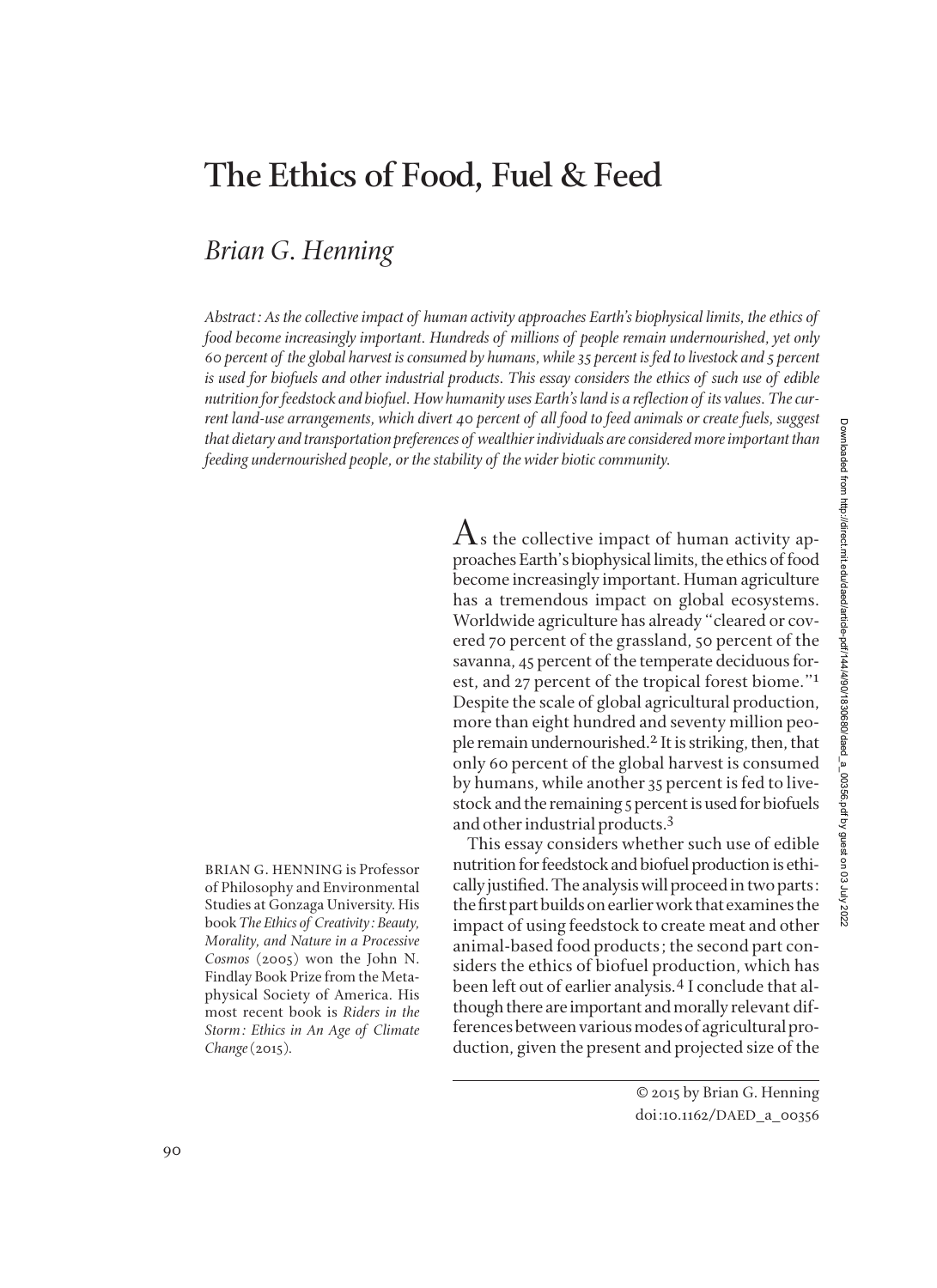human population, eating grain-fed ani mals and converting food to fuel are difficult to ethically justify.

How the human community chooses to use the land available to it is a reflection of its values. The current land-use arrangements, which divert 40 percent of all food to feed animals or create fuels, reflect values suggesting that the dietary and transportation preferences of wealthier individuals are more important than both feeding the malnourished and stabilizing the wider biotic community.

 $\rm A$ s the ethicist Paul Thompson has noted, the term ethics is sometimes misunderstood in scientific contexts, where its meaning is often limited to codes of conduct within a professional field.<sup>5</sup> In this context, to act ethically often means little more than to act in accordance with professional protocol. However, when philosophers use the term, it refers to funda mental conceptions of how moral agents ought to act within their world relative to competing conceptions of what is good or has value. Thus, as Thompson notes, "While philosophical ethics does not necessarily shy away from prescriptive statements that say what people should be do ing, the point of a philosophical analysis is to illustrate and analyze the background assumptions and context in which the prescription is grounded."<sup>6</sup> In this sense, the present analysis is a work of philosophical ethics.

In a previous article, I systematically considered the impact of intensive, feedstockbased livestock production on human health and the environment.<sup>7</sup> I demonstrated that human health is greatly affected by both the overconsumption and production of animal products. Indeed, by contributing to the prevalence of chronic diseases and to the spread of both antibiotic resistant infections and infectious diseases,

the mass production and over consumption *Brian G*. of meat constitutes one of the single great-*Henning* est threats to public health.<sup>8</sup>

Grain-fed livestock production also has significant consequences for Earth's water, land, and air. Globally, livestock and their feed crops consume large quantities of freshwater and contribute to the pollution of waterways through agricultural run off and untreated waste, along with the natural aftereffects of giving livestock ac cess to waterways.9 Also, by motivating significant land-use changes (LUC) for pasture and feed crops, livestock production is a leading cause of species extinction, deforestation, and soil erosion.10 Finally, by contributing to deforestation and produc ing direct methane and indirect nitrousoxide emissions, livestock are a significant source of the anthropogenic greenhouse gases (GHG) changing the climate.<sup>11</sup> Overall, agriculture is the single largest anthropogenic source of GHG, accounting for approximately 35 percent of all emissions.12 This figure is more "than the emissions from worldwide transportation (including all cars, trucks, and planes) or electricity generation."<sup>13</sup> Livestock production represents nearly one-half of these agricultural GHG emissions (14.5 percent).<sup>14</sup> However, to properly understand the ecological impact of meat production, it is im portant to place the activity within the con text of both expected population growth and projected rates of meat consumption.

Given the projected growth of the global middle class, the consumption of animals and animal-based products is expect ed to grow 73 percent between 2010 and 2050.15 As the Food and Agriculture Or ganization (fao) of the United Nations has noted, reducing the ecological impact of intensive livestock production is critically important. This reduction can be achieved by pricing water and the commons, decreasing or eliminating subsidies, and im plementing manure management prac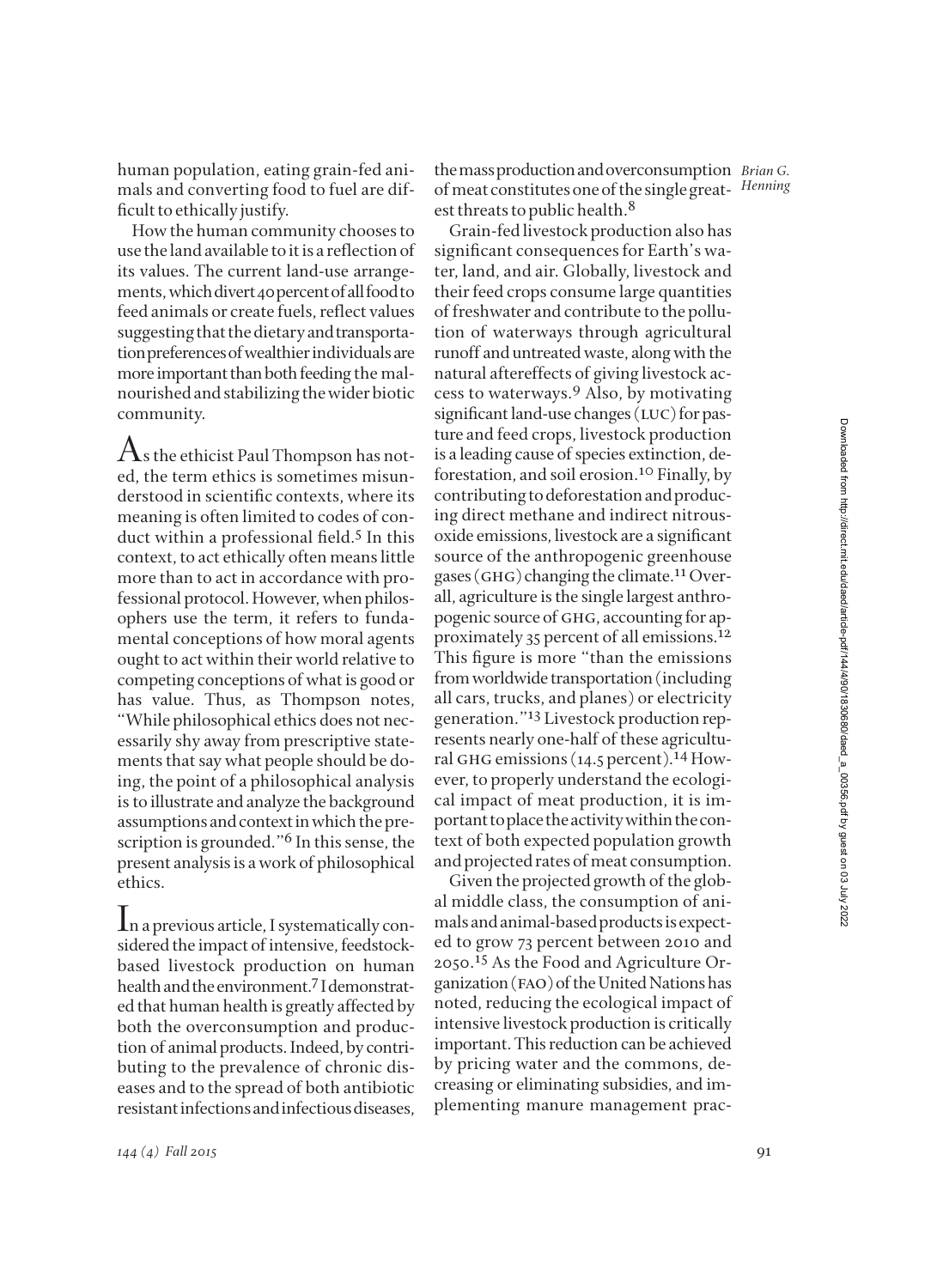*of Food,*

The tices, among other techniques. Further, the Ethics FAO reports that deployment of current *Fuel* & technologies and practices could reduce livestock-sector ghg emissions by up to *Feed* one-third.16

> However, ecologists Nathan Pelletier and Peter Tyedmers have demonstrated that these changes would not likely be sufficient–even if they were widely implemented–given the projected growth in meat consumption. Their analysis shows that if human activity is to remain within sustainable "environmental boundary conditions" for GHG emissions, reactive nitro gen mobilization, and anthropogenic bio mass appropriation, agriculture will in creas ingly need to move away from the profligate use of edible nutrition to feed to live stock (and, as we will see, biofuels).<sup>17</sup> All human activity – including food production, energy production, and transpor tation–must fall within these limits if humanity is to avert "irreversible ecological change."18

> While recognizing that their model embodies "considerable uncertainty," Pelletier and Tyedmers's conservative esti mate is that "by 2050, the livestock sector alone may either occupy the majority of, or considerably overshoot, current best estimates of humanity's safe operating space in each of these domains."<sup>19</sup> Specifically, by 2050, in order to meet fao projected demand for animal products, livestock production will require 70 percent of the sustainable boundary conditions for greenhouse gas emissions, 294 percent of sustainable reactive nitrogen mobilization, and 88 percent of sustainable biomass ap propriation.<sup>20</sup> Again, these are the sustainable boundary thresholds for all human ac tivity, not merely agriculture. As a point of comparison, Pelletier and Tyedmers noted that if humans derived their nutrition entirely from plant sources, agriculture could use only 1.1 percent of sustainable ghg emissions, 69 percent of sustainable reac

tive nitrogen mobilization, and 1.1 percent of sustainable biomass appropriation.21 Pelletier and Tyedmers claim that as "the human species runs the final course of rapid population growth before beginning to level off midcentury, and food systems expand at commensurate pace, reining in the global livestock sector should be considered a key leverage point for averting irreversible ecological change and moving humanity toward a safe and sustainable operating space."22

The mass production and consumption of grain-fed animals is a significant source of human disease and is a leading cause be hind the depletion and pollution of freshwater sources, the degradation and deforestation of land, the extinction of species, and the warming of the planet. Further, in creasing demand to eat animals de creases the total nutrition available to humans, making the task of feeding eight hundred and seventy million malnourished people all the more difficult. As ecologist Jonathan Foley has stated, "Using highly productive croplands to produce animal feed, no mat ter how efficiently, represents a net drain on the world's potential food supply."23 This use of edible nutrition reflects the human community's ethical values. Given the current and projected quantity of edible nutrition used to feed livestock, preserving the ability of wealthier individuals to consume animals appears to have far greater value than achieving the most sus tainable means possible for feeding a growing world population. But what, then, are the values reflected in the diversion of ed ible nutrition to create biofuels?24

I hough biofuel production diverts significantly less of the global harvest than livestock production (5 percent devoted to fuels compared to the 35 percent that is allocated to feed), the amount is not inconsequential.25 For instance, in 2011, 40 percent of all corn grown in the United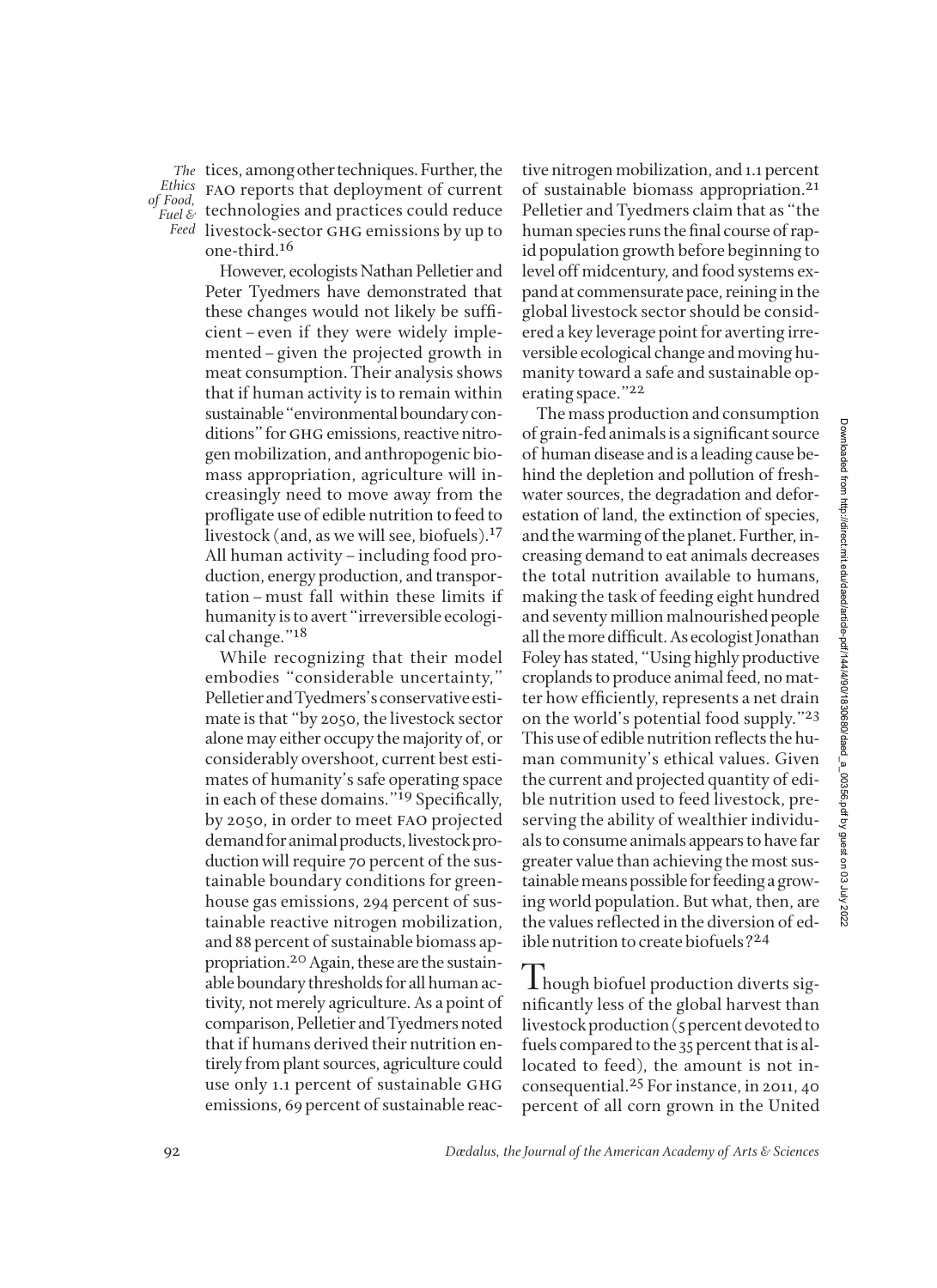States was turned into ethanol.<sup>26</sup> Further, biofuel production is often mandated by laws requiring the production of certain quantities of biofuel. For instance, in the European Union, biofuels must account for 10 percent of all fuel by 2020; in the Unit ed States, 36 billion gallons must be produced annually by 2022.<sup>27</sup> As the Nuffield Council on Bioethics notes in its report on biofuels, the motivations behind the creation of biofuel quotas are diverse and com plex: "The expectation of some was that they [biofuels] would solve these great challenges all at once: i.e., provide a new source of income for farmers and revenue from 'clean' technology, as well as renewable–and therefore endless–sources of fuel, leading to far less greenhouse gas (GHG) emissions than fossil fuels." $28$  But as we will see, all of these claims about bio fuels have been brought into question. Let us first examine the claims that biofuels mitigate GHG emissions.

When burned, both petroleum-based and plant-based fuels release large quantities of carbon dioxide into the atmosphere. However, unlike fossil fuels, the plants used for biofuels remove carbon dioxide from the atmosphere during their growing phase. From this fact follows the widespread claim that biofuels can be used with out significantly adding to the net release of carbon dioxide into the atmosphere. Indeed, the International Energy Agency estimates that biofuels could reduce current fossil fuel–related carbon dioxide emissions from cars by 20–50 percent.<sup>29</sup> However, several studies have questioned the potential for biofuels to mitigate GHG emissions.<sup>30</sup> In particular, research has shown that corn-based eth anol in the United States likely leads to a net increase in GHG.<sup>31</sup>

Proponents of biofuels contend that the problem is not with biofuels per se but with the crops being used. If, for instance, corn were replaced with a new, second genera-

tion of more efficient biofuels, such as mis- *Brian G*. canthus or jatropha, the ghg mitigation *Henning* po tential of biofuels could be achieved. The fao estimates that if such secondgeneration biofuels are grown on 25 percent of all agricultural land, they could re place up to 14 percent of all transportation fuels.<sup>32</sup> Indeed, the Nuffield Council concludes that, since the demand for liquid transport fuels is not likely to decrease in the coming decades, there is a duty to sup port the development of second-generation biofuels.33 Ideally, these biofuels would satisfy five ethical principles:

1) The development of biofuels should not come at the expense of essential human rights (including comprehensive health and work rights, access to sufficient food and water, and land entitlements).

2) Biofuels should be environmentally sustainable.

3) Biofuels should contribute to the net reduction of total GHG emissions; they should not exacerbate global climate change.

4) Biofuels should develop in accordance with trade principles that are fair and recognize the rights of people to just reward, including labor rights and intellectual property rights.

5) The costs and benefits of biofuels should be distributed in an equitable way.34

There is not enough space here to exam ine each of these principles. At present, the pressing question to answer is: can secondgeneration biofuels meet the principles set out by the Nuffield Council?

Although second-generation fuels are very likely to be more efficient than their predecessors, some studies have indicated that, if indirect land-use changes (iluc) are considered, these gains may be absorbed, or even lost, if land that is currently a carbon sink is converted into a source.35 When lands that could be used for growing food or feed crops are instead used to grow biofuels, this creates pres-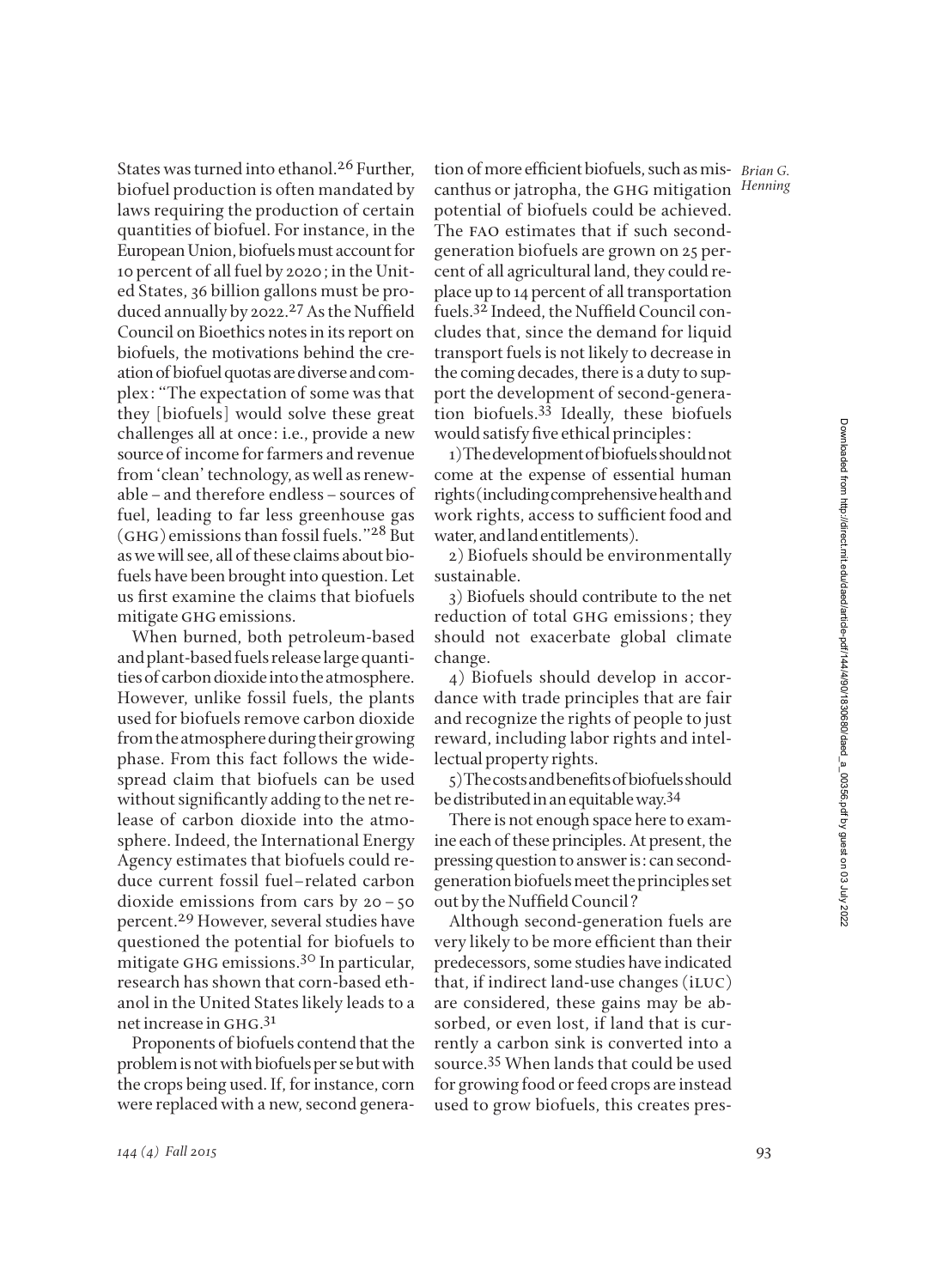*of Food,*

sures to convert marginal or forested land *The* to agricultural production.36 If one's analy - *Ethics*  Fixthered, sis includes these iLUC, it is likely that even second-generation biofuels will lead *Feed* to a net increase in GHG, violating the Nuffield Council's third principle.<sup>37</sup> Yet beyond the technical viability of secondgeneration biofuels to achieve much-need ed ghg reductions, we must also ask whether it would be ethically defensible to divert 25 percent of all agricultural land– which is currently used to grow crops to feed humans–to replace 14 percent of transportation fuels.

> Further, critics of biofuels claim that the diversion of edible food crops to biofuel production decreases the global supply of food commodities. This decrease in supply increases the price of food commodities, and such price increases disproportionate ly harm the poor. Thus, biofuels are criti cized as unethical for exacerbating and con tributing to worldwide hunger. Wealthy individuals are filling their vehicles with fuels created from crops that could have been used to feed the poor. This dimension of the debate over biofuel production first came to the fore in 2006, when biofuels were blamed for a dramatic spike in global food prices, which caused widespread suffering and instability in developing nations.38 The food versus fuel debate reached its zenith in 2007, when Jean Ziegler, the United Nations' special rapporteur, condemned biofuels as "a crime against humanity."39

> However, as Paul Thompson has dem on strated, this analysis of the ethics of bio fuels is too facile. First, it is not clear that shifting biofuels from edible plants to non edible and more efficient crops will mitigate biofuels' effect on food prices. In a global food commodity market, it is not possible to segregate food and fuel crops. For instance, if biofuel production is shift ed from corn to miscanthus, this will still result in fewer acres of corn being plant

ed, which will have the same economic ef fect on food prices as having diverted the corn to biofuel production.<sup>40</sup>Thus, Thompson concludes: "Over the long run, relying on the use of nonfood crops as fuel feedstocks will translate into land use decisions that preserve the same food vs. fuel tensions noted in the original critiques."41

However, as Thompson has demonstrated, this analysis of the ethics of biofuels is still incomplete: it fails to recognize that food insecurity is highest among poor people who are themselves food producers.42Of the world's poor, it is primarily the 20 percent who live in urban areas and buy (rather than grow) food that are af fected by the increase in food commodity prices caused by biofuel production. Thus, although biofuel production will increase food prices, harming the 20 percent of the world's urban poor, for the 80 percent of the world's poor who are food producers, increases in food commodity prices can in principle be economically beneficial.<sup>43</sup> Yet, as Thompson rightly notes, although there is the potential for commodity price increases to empower the food-producing poor, these theoretical benefits are unlikely to be realized in the absence of concerted implementation programs.

Although defenders of biofuels argue that they can benefit poor farmers, there is very little discussion of the peculiar vul nerabilities that poor farmers face in an era of rapid technological change. There is every reason to suspect that many of the scientists, public institutions, and private firms that are in the process of developing the next generation of biofuels operate from a position of naiveté about the most likely impact of the technology that they are developing.44

To summarize, there are serious technical and ethical concerns regarding the use of feedstock and biofuels. Though the technical advances in livestock and biofuel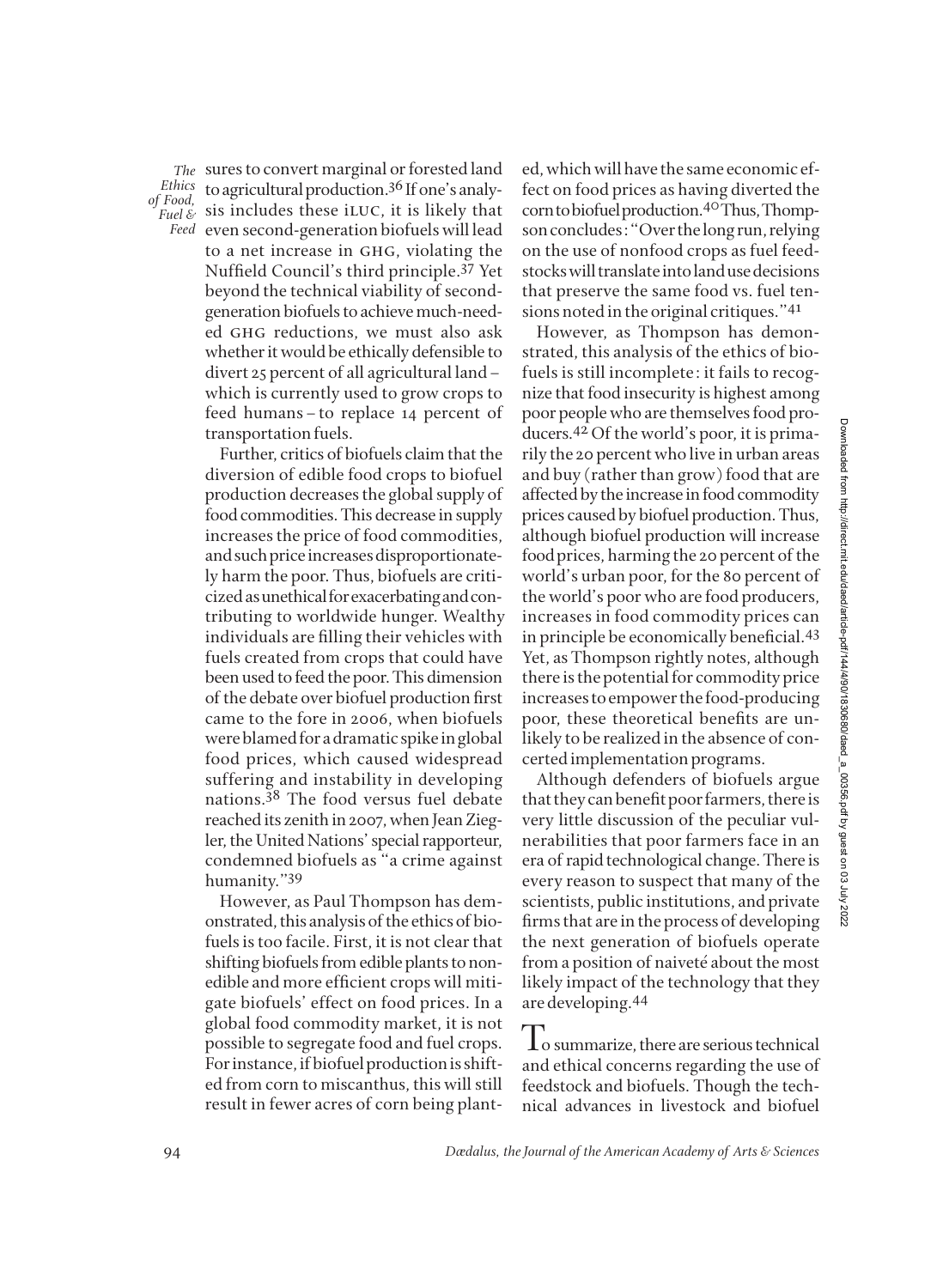production are likely to make them more efficient, this alone does not address the underlying ethical issues regarding land use and food security for the world's poor. The underlying ethical issue of the widespread use of both feedstock and biofuels is one of resource allocation and land use. Is it ethically defensible to use land to create feed for animals when doing so is often harm ful for human health, uses large quantities of increasingly scarce freshwater, contributes significantly to water pollution, exacerbates LUC that cause species extinction, and significantly contributes to global climate change, all while reducing the total nutrition available for humans? Similarly, what values are reflected in the use of land to create crops (wheth er edible or not) that will be turned into biofuels so that wealthier individuals can drive vehicles with a potentially lower ghg footprint, when doing so increases the price of food for at least 20 percent of the urban poor, and is unlikely to benefit the remaining 80 percent of food-producing poor, who often do not have access to markets and technology that would allow them to benefit from higher food commodity prices?

The widespread and growing use of feed stock and biofuels reflects the human com munity's values. The current land use ar rangements, which divert 40 percent of all food to feed animals or create fuels, reflect values that suggest that dietary and *Brian G.* transportation preferences of wealthier in- Henning dividuals are more important than feeding people. If food were used to feed people directly, rather than to fatten cows or create fuel, it would increase the total supply of food. As Foley and his colleagues have noted, the wholesale shift to a plantbased diet would net up to three quadrillion calories annually, a 50 percent in crease in the total supply of food.45 They add: "Naturally, our current diets and uses of crops have many economic and social benefits, and our preferences are unlikely to change completely. Still, even small shifts in diet, say from grain-fed beef to poultry, pork or pasture-fed beef, can pay off handsomely."46

Thus, appropriately extended to include the present analysis of biofuels, the central claim of my earlier analysis remains true: although there are important and morally relevant differences in various modes of agricultural production, eating grain-fed animals and converting food to fuel are difficult to ethically justify when more than eight hundred and seventy million people are malnourished. Given the current and projected size of the human population, it will increasingly be necessary to modify not only how meat and biofuels are pro duced, but also dietary and transportation preferences themselves.

## **ENDNOTES**

- 1 Jonathan A. Foley, Navin Ramankutty, Kate A. Brauman, et al., "Solutions for a Cultivated Planet," *Nature* 478 (7369) (2011): 338.
- 2 Food and Agriculture Organization of the United Nations, *The State of Food Insecurity in the* World 2012: Economic Growth is Necessary but Not Sufficient to Accelerate Reduction of Hunger and *Malnutrition* (Rome: Food and Agriculture Organization of the United Nations, 2012), http:// www.fao.org/docrep/016/i3027e/i3027e00.htm.
- <sup>3</sup> Jonathan A. Foley, "Can We Feed the World and Sustain the Planet?" *Scientific American* 305 (5)  $(2011): 62.$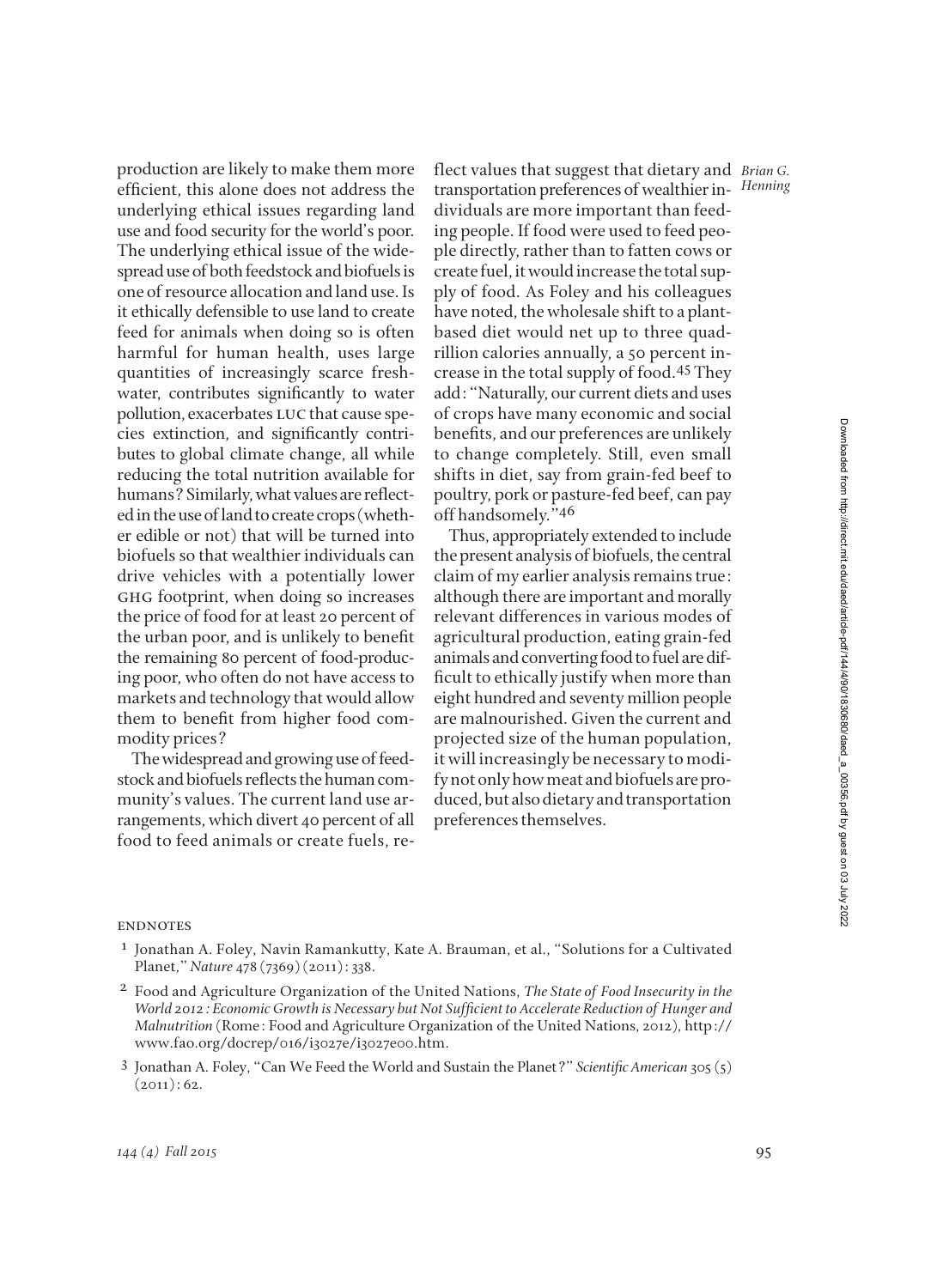4 Brian G. Henning, "Standing in Livestock's 'Long Shadow': The Ethics of Eating Meat on a Small Planet," *Ethics & the Environment*16 (2) (2011): 63–93. *The Ethics* 

*of Food, Fuel &* 

*Feed*

5 Paul B. Thompson, "The Agricultural Ethics of Biofuels: The Food *vs.* Fuel Debate," *Agri culture* 2 (4) (2012): 340.

6 Ibid.

7 Henning, "Standing in Livestock's 'Long Shadow.'"

8 Ibid., 66.

- 9 Ibid., 70. As the Nuffield Council notes in its report, biofuels are also a very large source of freshwater use and pollution. See Nuffield Council on Bioethics, *Biofuels: Ethical Issues* (London: Nuffield Council on Bioethics, 2011), 33; and Henning, "Standing in Livestock's 'Long Shadow,'" 69–71.
- 10 Henning, "Standing in Livestock's 'Long Shadow,'" 72–73.
- 11 Food and Agriculture Organization of the United Nations, *Tackling Climate Change through Livestock: A Global Assessment of Emissions and Mitigation Opportunities* (Rome: Food and Agriculture Organization, 2013), xii, 15, http://www.fao.org/docrep/018/i3437e/i3437e.pdf.
- <sup>12</sup> Foley, "Can We Feed the World and Sustain the Planet?" 63.

13 Ibid.

- <sup>14</sup> "Total GHG emissions from livestock supply chains are estimated at 7.1 gigatonnes CO<sub>2</sub>-eq per annum for the 2005 reference period. They represent 14.5 percent of all human-induced emissions using the most recent ipcc estimates for total anthropogenic emissions. " See Food and Agriculture Organization of the United Nations, *Tackling Climate Change through Livestock*, 15.
- <sup>15</sup> "Driven by strong demand from an emerging global middle class, diets will become richer and increasingly diversified, and growth in animal-source foods will be particularly strong; the demand for meat and milk in 2050 is projected to grow by 73 and 58 percent, respectively, from their levels in 2010. . . . With demand for livestock products projected to grow by 70 percent by 2050, concerns about the unbalanced nature of this growth and its attendant environmental and socio-economic consequences are increasing. To date, most of the increase in demand has been met by rapidly growing, modern forms of production while hundreds of millions of pastoralists and small-holders, who depend on livestock for survival and income, have little access to emerging opportunities for growth." See ibid., 1, 83.
- 16 Ibid., xiii, 83.
- 17 Nathan Pelletier and Peter Tyedmers, "Forecasting Potential Global Environmental Costs of Livestock Production 2000–2050," *Proceedings of the National Academy of Sciences* 10 (1073) (2010): 1–4; and Nathan Pelletier and Peter Tyedmers, "Supporting Information," *Proceedings of the National Academy of Sciences*10 (1073) (2010): 1–4.
- <sup>18</sup> Pelletier and Tyedmers, "Forecasting Potential Global Environmental Costs of Livestock Production 2000–2050," 3.
- $19$  Ibid., 2.
- 20Ibid. Given that their analysis is limited to *direct* emissions and biomass appropriation, Pelletier and Tyedmers's analysis is, if anything, overly conservative. For more on this, see Henning, "Standing in Livestock's 'Long Shadow,'" 84.
- 21 Pelletier and Tyedmers, "Supporting Information," 3.
- 22 Pelletier and Tyedmers, "Forecasting Potential Global Environmental Costs of Livestock Production 2000–2050," 3. As David Tilman rightly brought to my attention, Pelletier and Tyedmers's claim that food systems will grow at a "commensurate pace" is not quite accurate. Tilman notes that food systems have been expanding at a pace about double the rate of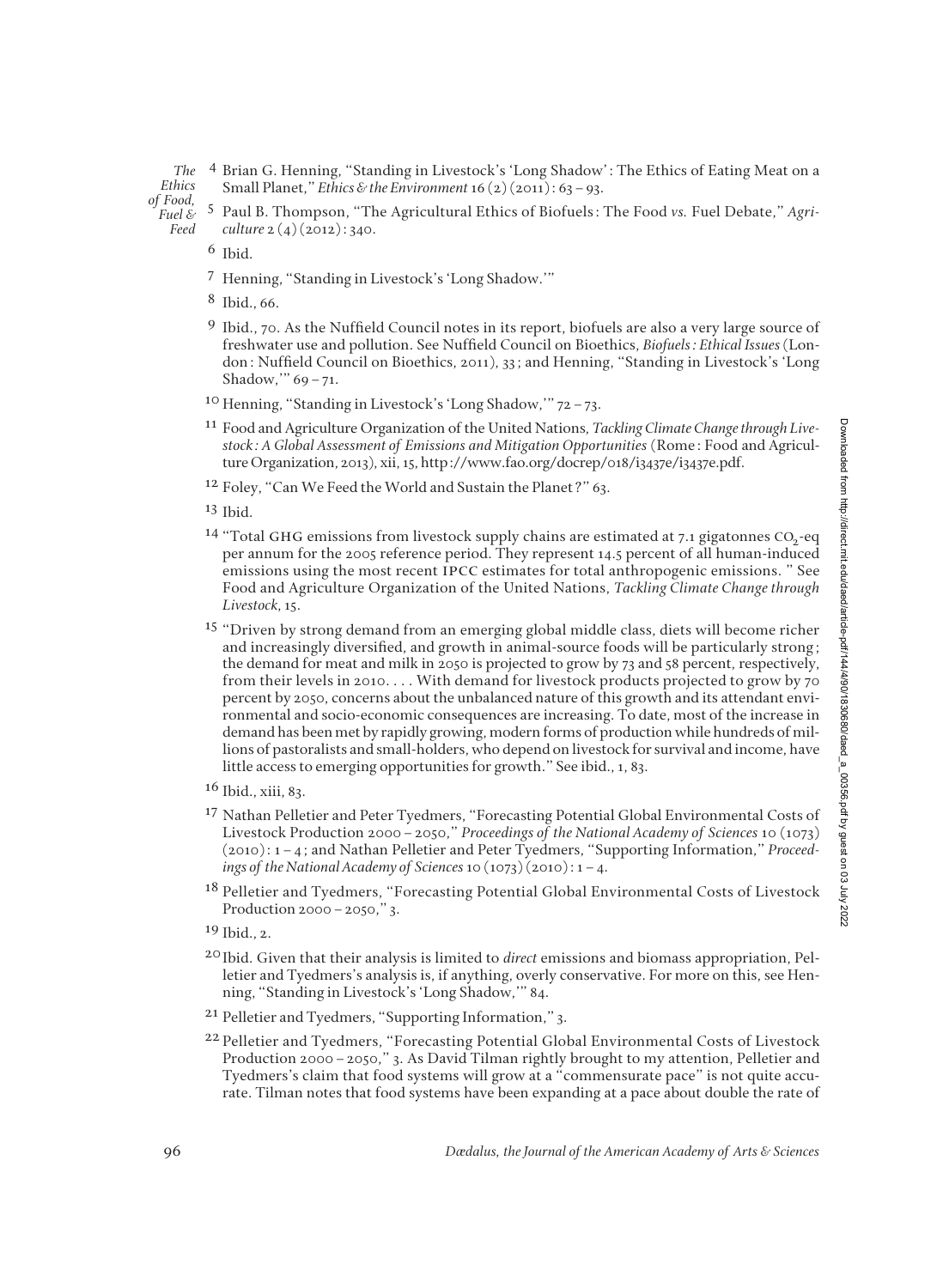population growth because of the income-dependence of dietary choices, especially per capi-*Brian G.* ta consumption rates for various meats and animal products. *Henning*

- 23 Foley et al., "Solutions for a Cultivated Planet," 2.
- 24 The term *biofuels* will be used broadly to refer to technologies used to create liquid transportation fuels such as ethanol and biodiesel.
- <sup>25</sup> My analysis here is greatly indebted to the work of Paul B. Thompson, who is the global expert in the ethics of biofuels. See Paul B. Thompson, "The Agricultural Ethics of Biofuels: Climate Ethics and Mitigation Arguments," *Poiesis & Praxis* 8 (4) (2012): 169 – 189; and Thompson, "The Agricultural Ethics of Biofuels: The Food *vs.* Fuel Debate."
- <sup>26</sup> Madhu Khanna and Xiaoguang Chen, "Economic, Energy Security, and Greenhouse Gas Effects of Biofuels: Implications for Policy," *American Journal of Agricultural Economics* 95 (5)  $(2013): 1325.$
- 27 Alena Buyx and Joyce Tait, "Ethical Framework for Biofuels," *Science* 332 (6029) (2011): 540.
- <sup>28</sup> Nuffield Council on Bioethics, "About," http://www.nuffieldbioethics.org/about; and Nuffield Council on Bioethics, *Biofuels: Ethical Issues*.
- $29$  "Bioenergy is unique in being the only form of renewable energy that can at the same time be used for heating, electricity, and transport. Looking at transport, it is estimated by the International Energy Agency that biofuels should be able to reduce current fossil-fuel related carbon dioxide emissions from cars by 20–50 percent." See C. Gamborg, K. Millar, O. Shortall, and P. Sandøe, "Bioenergy and Land Use: Framing the Ethical Debate," *Journal of Agricultural and Environmental Ethics* 25 (6) (2012): 912.
- 30 Jason Hill, Erik Nelson, David Tilman, et al., "Environmental, Economic, and Energetic Costs and Benefits of Biodiesel and Ethanol Biofuels," Proceedings of the National Academy of Sciences 103 (30) (2006): 11206–11210; Joseph Fargione, Jason Hill, David Tilman, et al., "Land Clear ing and the Biofuel Carbon Debt," *Science*319 (1235) (2008): 1235–1238; and Timothy Search inger, Ralph Heimlich, R. A. Houghton, et al., "Use of U.S. Croplands for Biofuels Increases Greenhouse Gases Through Emissions from Land-Use Change," *Science* 319 (5867) (2008):  $1238 - 1240.$
- 31 Searchinger et al., "Use of U.S. Croplands for Biofuels Increases Greenhouse Gases Through Emissions from Land-Use Change," 1238–1240.
- 32 Cited in Gamborg, et al., "Bioenergy and Land Use," 917.
- $33$  "If the first five Principles are respected and if biofuels can play a crucial role in mitigating dangerous climate change then, depending on additional key considerations, there is a duty to develop such biofuels." From Nuffield Council on Bioethics, *Biofuels: Ethical Issues*, 77.
- 34 Ibid.
- 35 "Thus although second-generation biofuel production is claimed to deliver greater savings in GHG emissions than first-generation biofuel production, these savings could be absorbed, or lost, in an indirect luc, if production of the necessary biomass simply results in the displacement of cropland on to land that presently acts as a carbon sink, such as forest and pasture." From Gamborg et al., "Bioenergy and Land Use," 920.

- 37 The Nuffield Council notes in *Biofuels: Ethical Issues* that iLUC are quite controversial and difficult to calculate.
- 38 Thompson's "Food *vs.* Fuel Debate" provides not only a history of the food versus fuel debate but also a careful ethical analysis. See also Nuffield Council on Bioethics, *Biofuels: Ethical Is sues*, 30.
- 39 Grant Ferrett, "Biofuels 'Crime Against Humanity,'" bbc*News*, October 27, 2007, http://news .bbc.co.uk/1/hi/world/americas/7065061.stm. See also George Monbiot, "An Agricultural

<sup>36</sup> Ibid., 913.